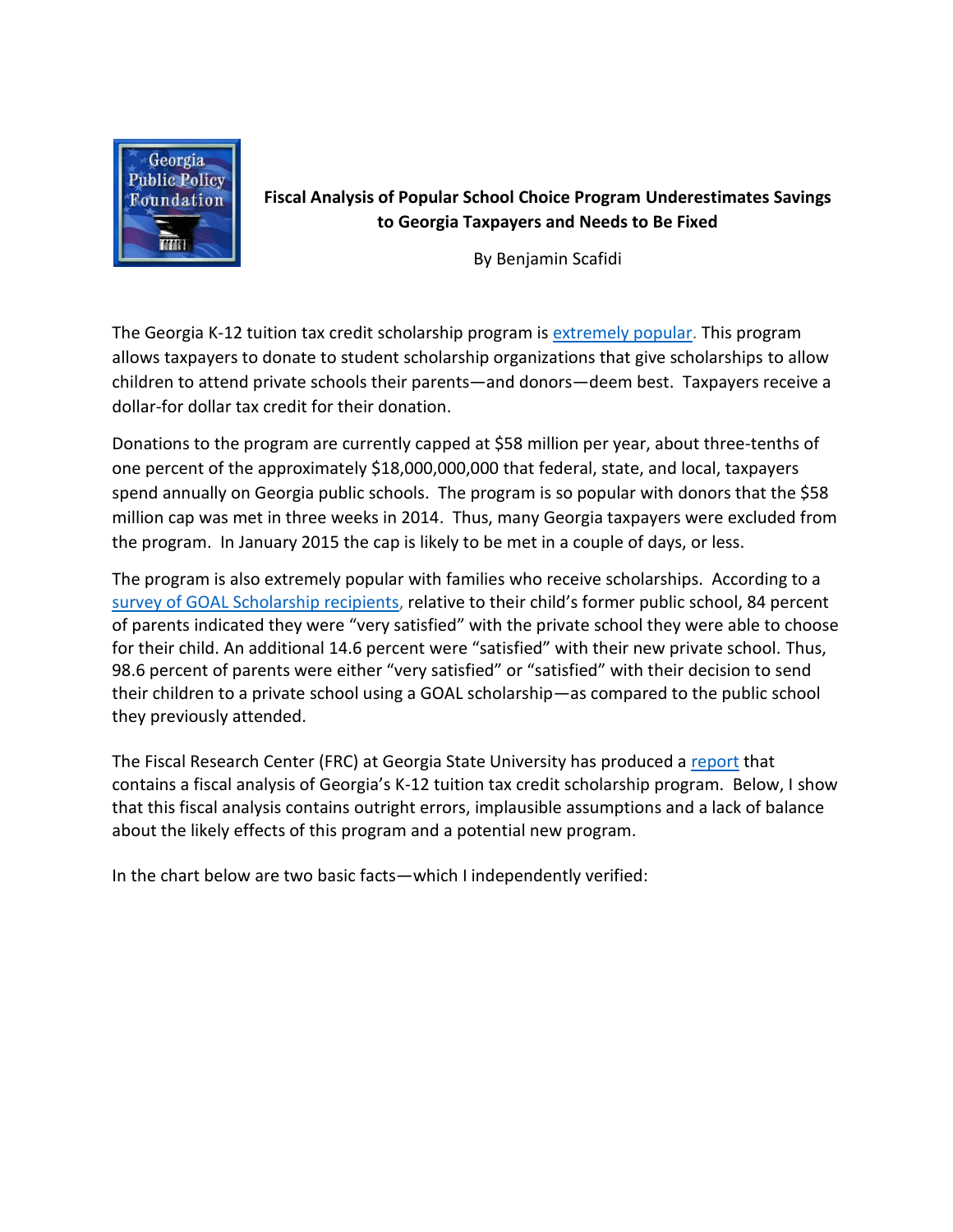

The FRC report says that state and local spending per student averaged \$4,066 (Table 4 on page 14) and \$3,477 per student (Table 6 on page 18), respectively. These figures sum to \$7,543. The report relies on this \$7,543 figure to produce its estimates of fiscal savings of Georgia's tuition tax scholarship program. However, on page 4, **the FRC report states that, according to the Georgia Department of Education, average state and local spending per public school student was \$9,046 in FY 2013.** By making \$1,503 per student in taxpayer spending on public schools disappear, the report dramatically understates the fiscal benefits of the scholarship program to state and local taxpayers. Next, I explain other reasons why the FRC's analysis significantly understates savings to taxpayers.

More "switchers" from public to private school makes the scholarship program more of a fiscal benefit to taxpayers, as taxpayers avoid the higher subsidy for public schools. According to data I obtained from Georgia GOAL, 93.5 percent of its scholarship dollars were awarded to students who were previously enrolled in a public school before receiving a scholarship or began at the private school in Pre-K4 or kindergarten. I agree with the report that some students who were previously enrolled in a public school (or started in Pre-K4 or kindergarten) may have moved to a private school their parents deem better—even without a scholarship.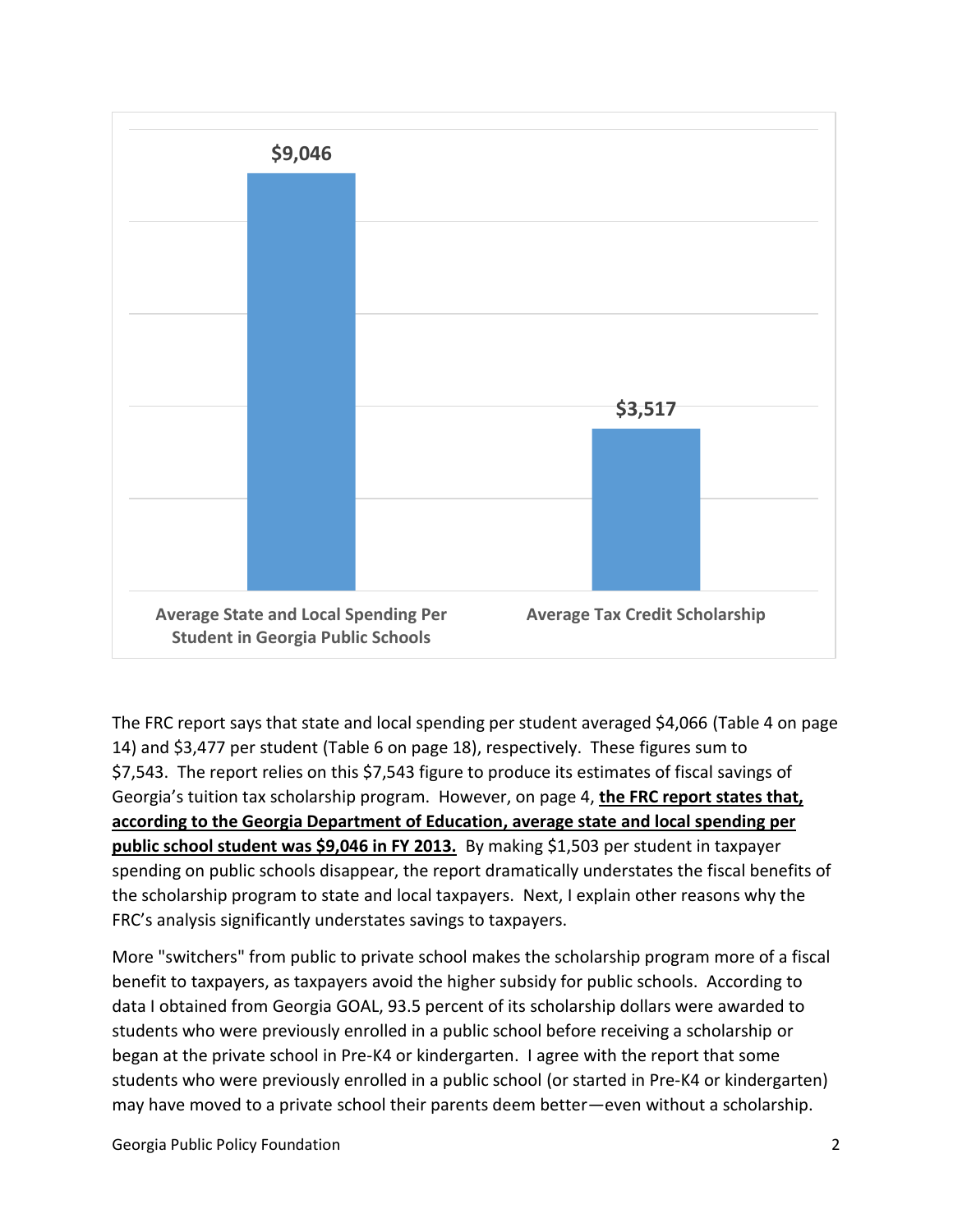However, the report fails to mention that some students who were not former public school students would not be able to remain at the private school without a scholarship—for financial reasons.

The report relies on a study of Arizona's tax credit scholarship program to suggest that the percent of scholarship dollars awarded to switchers may be a lot lower than 93 percent. However, Arizona's law does not have a requirement that scholarship students be enrolled in a public school prior to receiving a scholarship. Georgia's law is very different. Specifically, in Georgia, scholarships can only be given to existing private school students in very limited cases after grade 1. This major difference surely has a large impact on the percent of scholarship students who are "switchers" from the public to the private sector in Arizona relative to Georgia. To be specific, the percentage of switchers is surely much higher in Georgia relative to Arizona. More "switchers" makes the program more of a fiscal benefit to the state. This material difference in the laws between the two states was not acknowledged in the report.

The FRC report should also note that over time donations to scholarship organizations minus administrative costs will be equal to scholarships awarded. In some years, scholarships awarded will be greater than donations and in other years the opposite will be true. But, over time, donations minus administrative costs will equal scholarships. A fiscal analysis of the program should smooth out these year-to-year minor fluctuations.

The FRC report correctly notes that estimates of fiscal savings to state taxpayers are related to where scholarship students reside. The report relies on a conjecture by a critic of the program that lots of scholarship students *may* reside in four metro Atlanta counties that receive low state grants per student. The GOAL Scholarship [website](http://www.goalscholarship.org/results/) shows that GOAL—the largest student scholarship organization in Georgia-gives 64.3 percent of its scholarships outside the 10county metro Atlanta region.

The FRC report also ignores the [evidence](http://www.edchoice.org/Research/Reports/A-Win-Win-Solution--The-Empirical-Evidence-on-School-Choice.aspx) on school choice as "beyond the scope" of the report—evidence that suggests school choice leads to higher educational attainment, which would have potentially massive fiscal benefits, through higher taxes paid and lower use of jails and government transfer programs in the future. While it is difficult to quantify those benefits to students and the corresponding fiscal benefits, they should at least be acknowledged as potentially very large.

The evidence on school choice is voluminous and the findings point in one direction. Most studies find that students who transfer to schools their parents deem better experience academic and [non-academic benefits.](http://www.edchoice/morethanscores) Also, students who remain in public schools under school choice programs also seem to benefit. Some studies, however, find no benefits—albeit at a lower cost to taxpayers.

I have never seen an empirical study that finds that school choice harms student outcomes. Harvard law professor Cass Sunstein—a former regulator in the Obama administration—and his coauthor recently wrote, "Milton Friedman was right: at least in the abstract, school choice is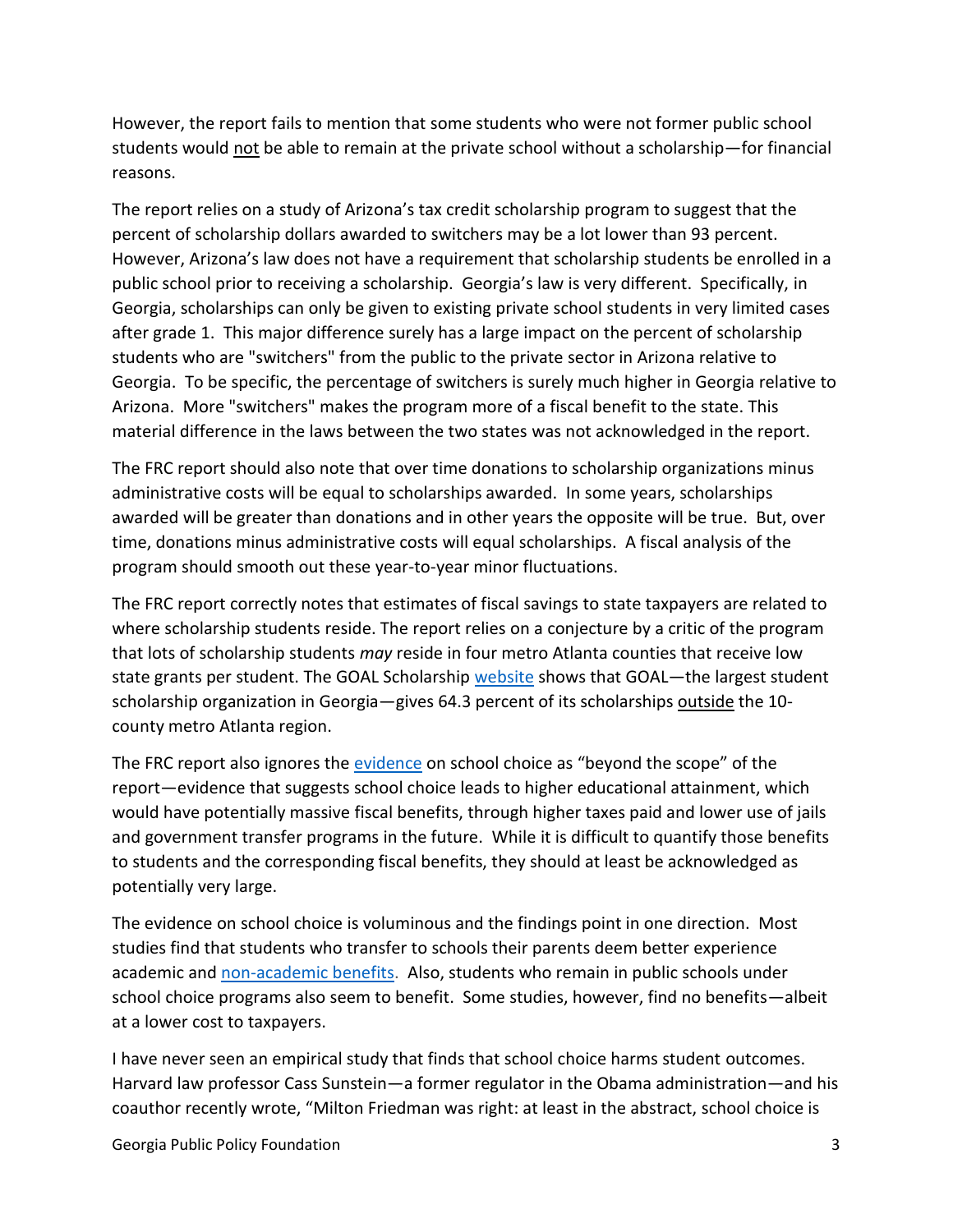an excellent idea, because it increases freedom and offers real promise for improving education.… Fortunately, existing evidence suggests that school choice has considerable promise." My read of the evidence is the same as theirs. Further, all existing school choice programs in Georgia provide significantly lower taxpayer subsidies to students who transfer to private schools relative to the per student taxpayer subsidies they would receive if they attended a public school.

At least two private schools in Georgia have closed in recent years as a direct result of competition from high quality public schools—high quality start-up charter public schools, that is. Surely, at least some of the students from Randolph Southern in Shellman, GA and Redeemer Episcopal Academy in Eatonton, GA moved to a public school when their private schools closed—and imposed a new fiscal burden on taxpayers. I am a strong proponent of competition and choice in education, as the evidence suggests that it leads to better outcomes for students and lower costs for taxpayers. However, if there was more school choice allowed in Georgia—and there was fair competition between public and private schools—these two schools may have remained open. [It is surprising that many private schools exist at all given that parents of almost all private school students must pay full tuition, while taxpayers provide public schools at a zero price to families. Under a fair competition, the taxpayer subsidy rate would be equal across sectors.] The FRC report does not acknowledge that the continued increase in high quality public charter schools in Georgia may cause an adverse fiscal impact as students in private schools who do not have access to scholarships may move to public charter schools. As the first chair of the Georgia Charter Schools Commission, I am not suggesting that the state limit the growth of charter schools. However, I am suggesting that the growth of high quality charter schools will create a [fiscal paradox](http://www.cato.org/blog/charter-school-paradox) if private school choice programs are not allowed to expand at the same time.

Given the future fiscal benefits that would accrue from students having better academic and non-academic outcomes and from minimizing the charter school paradox by keeping some private schools open, the report understates the fiscal benefits of Georgia's tax credit scholarship program.

Curiously, the report suggests that a corporate-only scholarship program would save taxpayers even more money than the current program because its scholarship dollars would be more targeted to lower income students. I agree with the report that students from lower income families would be less likely to enroll in private schools without receiving a scholarship. Thus, low income students are more likely to be "switchers" from a public to a private school and save state taxpayers money. The report fails to note that the program is already well-targeted. According to data made public by the Georgia Department of Revenue, 76.6 percent of scholarship students come from families with annual incomes less than \$61,953. And, 97.2 percent of GOAL Scholarship dollars go to families below this income. Further, among Georgia adults, [supporters of the program overwhelmingly do not want it means-tested.](http://www.ajc.com/weblogs/kyle-wingfield/2014/sep/08/more-evidence-public-favors-school-choice/)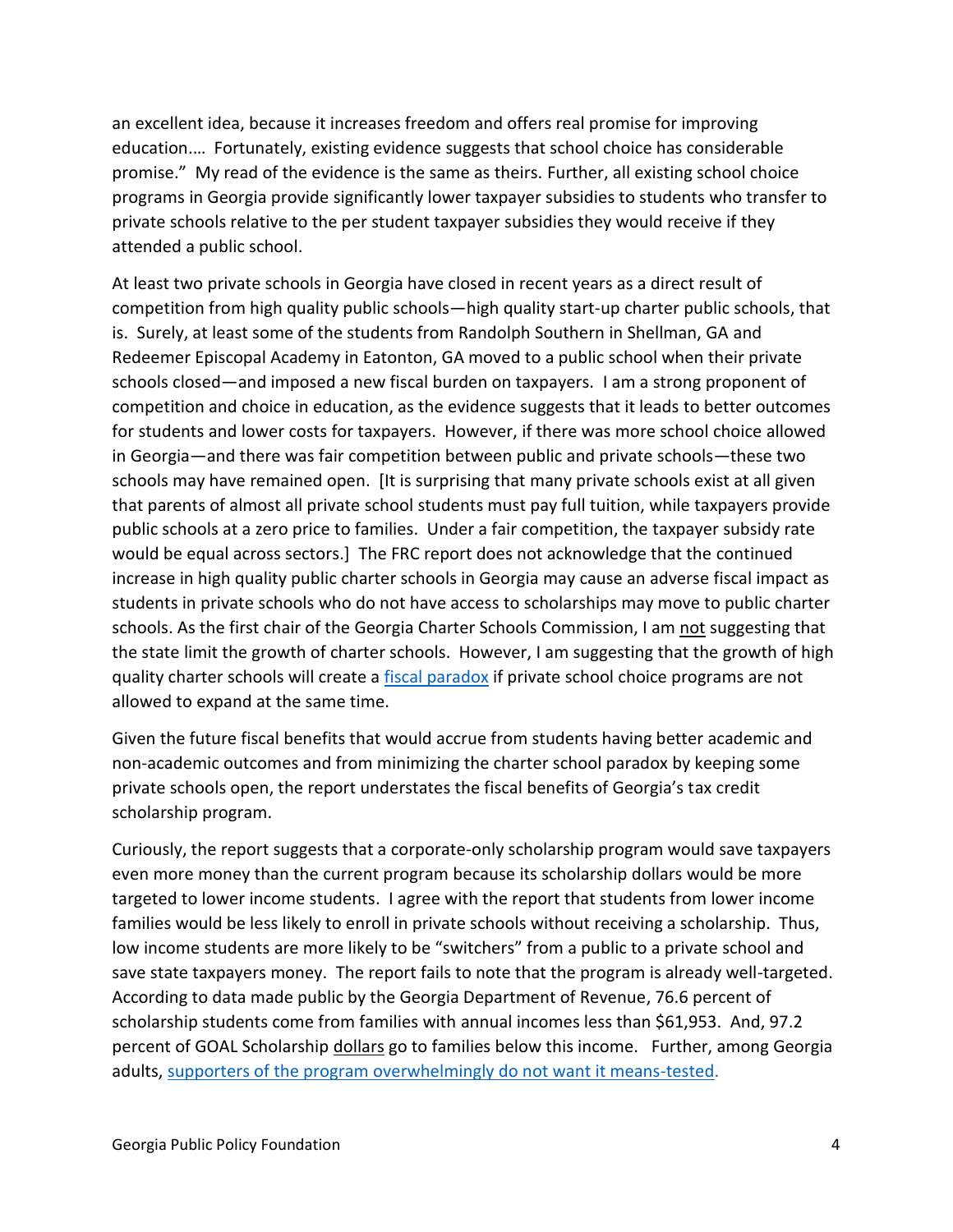Importantly, corporate dollars are mostly located in metro Atlanta. If these scholarships were more likely to go to Atlanta-area students, the program would have less of a fiscal benefit to state taxpayers than the current program. This possibility was not acknowledged in the report.

In addition, a few corporations would be able to restrict the choices of Georgia parents, and tens of thousands of individual contributors—spread throughout the state—would be denied the opportunity to earmark their contributions for use at the schools they deem best. A corporate-only scholarship program would eliminate an important accountability feature—the preferences of donors. Under the current program, individual donors ensure their hard-earned dollars do not go to private schools they deem inadequate.

One virtue of Georgia's tuition tax credit scholarship program is that no one's money is spent where they do not want it to be spent. If one does not want their money given to students whose families want a private school they deem better than their alternatives, then he or she is not forced to donate to a student scholarship organization. If a school choice supporter does not think a given private school is good enough, the donor may specify that the donation go only students who wish to attend a private school he or she designates. A corporate-only program removes this accountability tool and freedom of choice from individual Georgians.

Another virtue of Georgia's tuition tax scholarship program is community-building. Georgia now has 18,000 individual contributors and 200 corporate contributors who donate to nonprofit organizations that give scholarships. These donations bind the donors to the schools where they earmark their donations to promote better educational opportunities for students who likely have no other way to attend the private schools. Private schools have a strong financial incentive to recommend students to student scholarship organizations when the students would not otherwise be able to afford the tuition at the school without a scholarship.

The FRC report highlights policy issues the authors apparently believe favor a corporate-only program, but the report does not mention fiscal and policy issues that go against such a program.

The report finds that Georgia's tax credit scholarship program provides large fiscal benefits to local taxpayers. However, the report likely underestimates these benefits as well. Using an approach based on actual losses in school district enrollments for reasons not related to school choice programs, [I estimated](http://www.edchoice.org/Research/Reports/The-Fiscal-Effects-of-School-Choice-Programs-on-Public-School-Districts.aspx) that the variable cost per student in Georgia public schools averaged \$7,507-about \$1,200 per student higher than the figure used in the FRP report. A subsequent study by Robert Bifulco and Randall Rebeck published in the journal *Education Finance and Policy* produced estimates of variable costs per student strikingly similar to mine. Using one of these two approaches would lead to much higher fiscal benefits of the Georgia tax credit scholarship program for local taxpayers. Both my study and the Bifulco/Reback study consider many costs as fixed, when they are in fact variable as shown in [these](http://www.edchoice.org/Research/Reports/The-School-Staffing-Surge--Decades-of-Employment-Growth-in-Americas-Public-Schools.aspx) [two](http://www.edchoice.org/Research/Reports/The-School-Staffing-Surge--Decades-of-Employment-Growth-in-Americas-Public-Schools--Part-2.aspx) studies thus both studies may produce serious underestimates of true variable costs.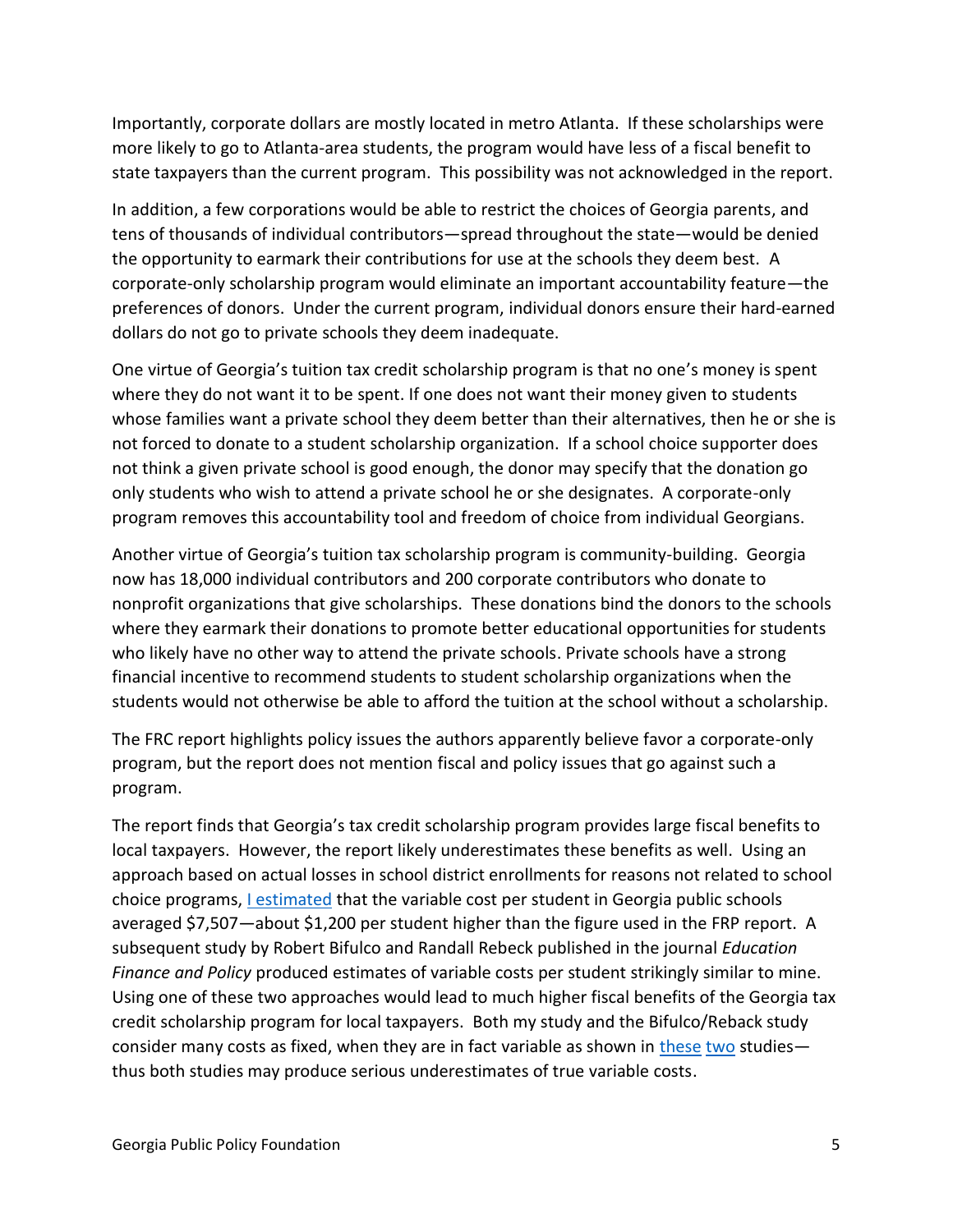A smaller point is that federal education spending has complicated hold harmless provisions, so school districts may not lose federal funding commensurate with their loss in enrollments. While the report ignores savings to federal taxpayers, estimating these savings is a complicated undertaking given these hold harmless provisions. That said, retaining federal funds for students no longer served is a financial boon to school districts.

For context, local public school districts retain all locally generated funds when they lose a student to another public school district, a private school or to a homeschool situation. I am not aware of any other enterprise in America that gets to retain some funds for customers it no longer serves—even pre-k programs and colleges and universities in Georgia lose full formula funds and tuition when students move to other pre-k programs or other colleges. Only in K-12 public education do schools get to retain funds when students leave.

If public school leaders wish to argue that they cannot cut costs when they lose students who move out of district or move to charter, private, or home schools, then they are suggesting that all of their costs are fixed costs. If all of their costs are fixed costs, then the state can save the tens of millions of dollars they give to public school systems each year for enrollment growth because their costs are fixed and therefore do not increase when they add students. It cannot be the case that all public school costs are variable in the education appropriations committee, but those same costs are all fixed when considering expanding parental choice programs.

Georgia State University needs to correct its data, use plausible assumptions based on existing information and add balance to its report.

Further, Georgia policymakers have a choice. They can continue to increase funding for an educational system that has had increases in full-time equivalent (FTE) employment that are almost double the FTE increases in students or provide more opportunities for families to secure the best possible education for their children.